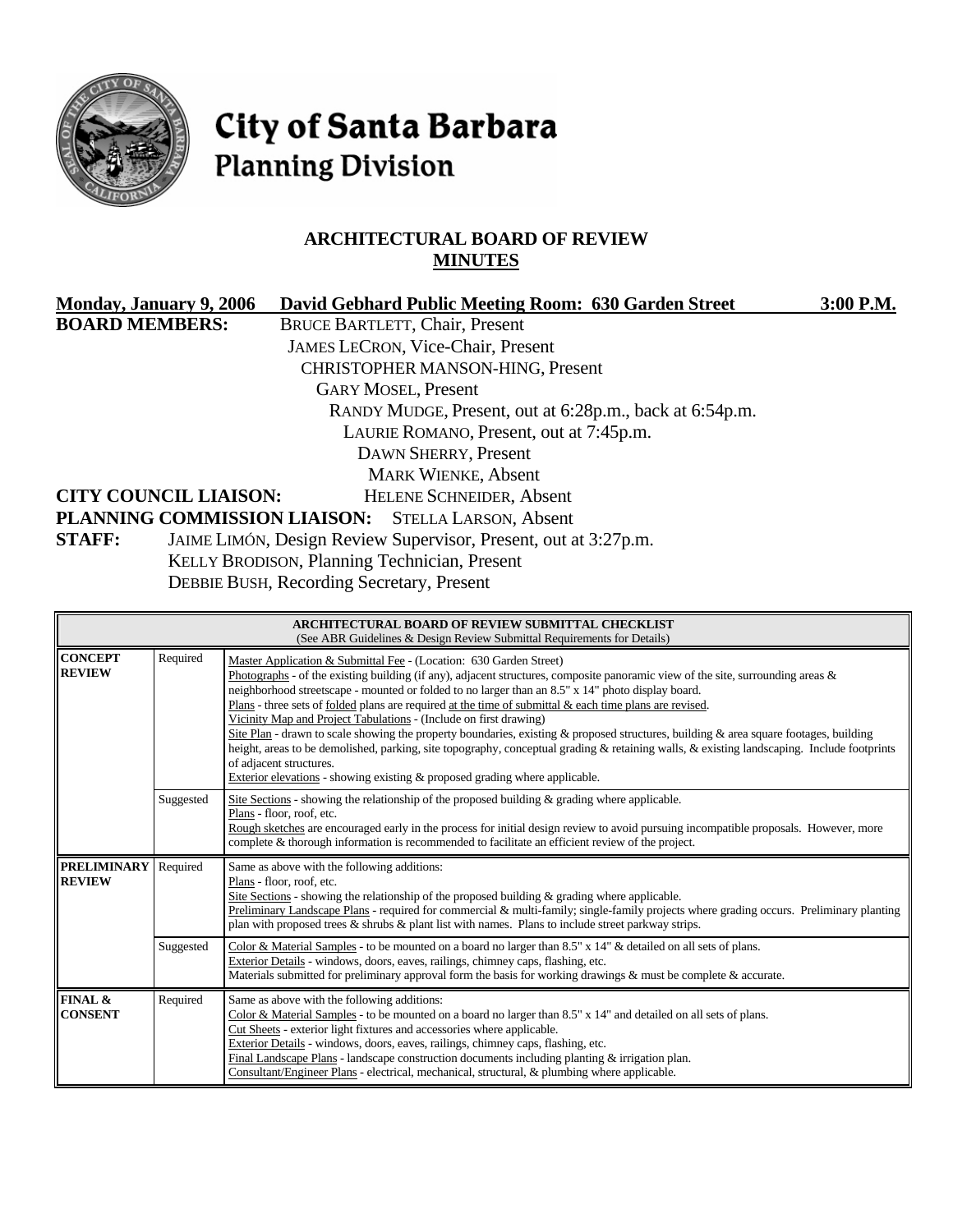- \*\* All approvals made by the Architectural Board of Review (ABR) are based on compliance with Municipal Code Chapter 22.68 and with adopted ABR guidelines. Some agenda items have received a mailed notice and are subject to a public hearing.
- \*\* The approximate time the project will be reviewed is listed to the left of each item. It is suggested that applicants arrive 15 minutes early. The agenda schedule is subject to change as cancellations occur. Staff will notify applicants of time changes.
- \*\* The applicant's presence is required. If an applicant is not present, the item will be postponed indefinitely. If an applicant cancels or postpones on item without providing advance notice, the item will be postponed indefinitely and will not be placed on the following ABR agenda. In order to reschedule the item for review, the applicant must fill out and file a Supplemental Application Form at 630 Garden Street (Community Development Department) and submit appropriate plans.
- \*\* The Board may grant an approval for any project scheduled on the agenda if sufficient information has been provided and no other discretionary review is required. Substitution of plans is not allowed, if revised plans differing from the submittal sets are brought to the meeting, motions for preliminary or final approval will be contingent upon staff review for code compliance.
- \*\* Preliminary and Final Architectural Board of Review approval is valid for one year from the date of the approval unless a time extension or Building Permit has been granted.
- \*\* The Board may refer items to the Consent Calendar for Preliminary and Final Architectural Board of Review approval.
- \*\* In compliance with the Americans with Disabilities Act, if you need special assistance to participate in this meeting, please contact the Planning Division at (805) 564-5470. Notification at least 48 hours prior to the meeting will enable the City to make reasonable arrangements.
- **\*\* Many of the items before the Board may be appealed to the City Council. For further information on appeals, contact the Planning Division Staff or the City Clerk's office. Said appeal must be in writing and must be filed with the City Clerk at City Hall within ten (10) calendar days of the meeting at which the Board took action or rendered its decision. The scope of this project may be modified under further review.**
- **\*\* AGENDAS, MINUTES and REPORTS: Copies of all documents relating to agenda items are available for review at 630 Garden St. in the City Clerk's office, at the Central Library, and [www.SantaBarbaraCa.gov](http://www.santabarbaraca.gov/) If you have any questions or wish to review the plans, please contact Kelly Brodison, at (805) 564-5470 between the hours of 8:30 a.m. to noon and 1:00 p.m. to 4:00 p.m., Monday through Friday.**

# **LICENSING ADVISORY:**

The Business and Professions Code of the State of California and the Municipal Code of the City of Santa Barbara restrict preparation of plans for certain project types to licensed professionals. Applicants are encouraged to consult with Land Use Controls or Planning Staff to verify requirements for their specific projects.

Unlicensed persons are limited to the preparation of plans for: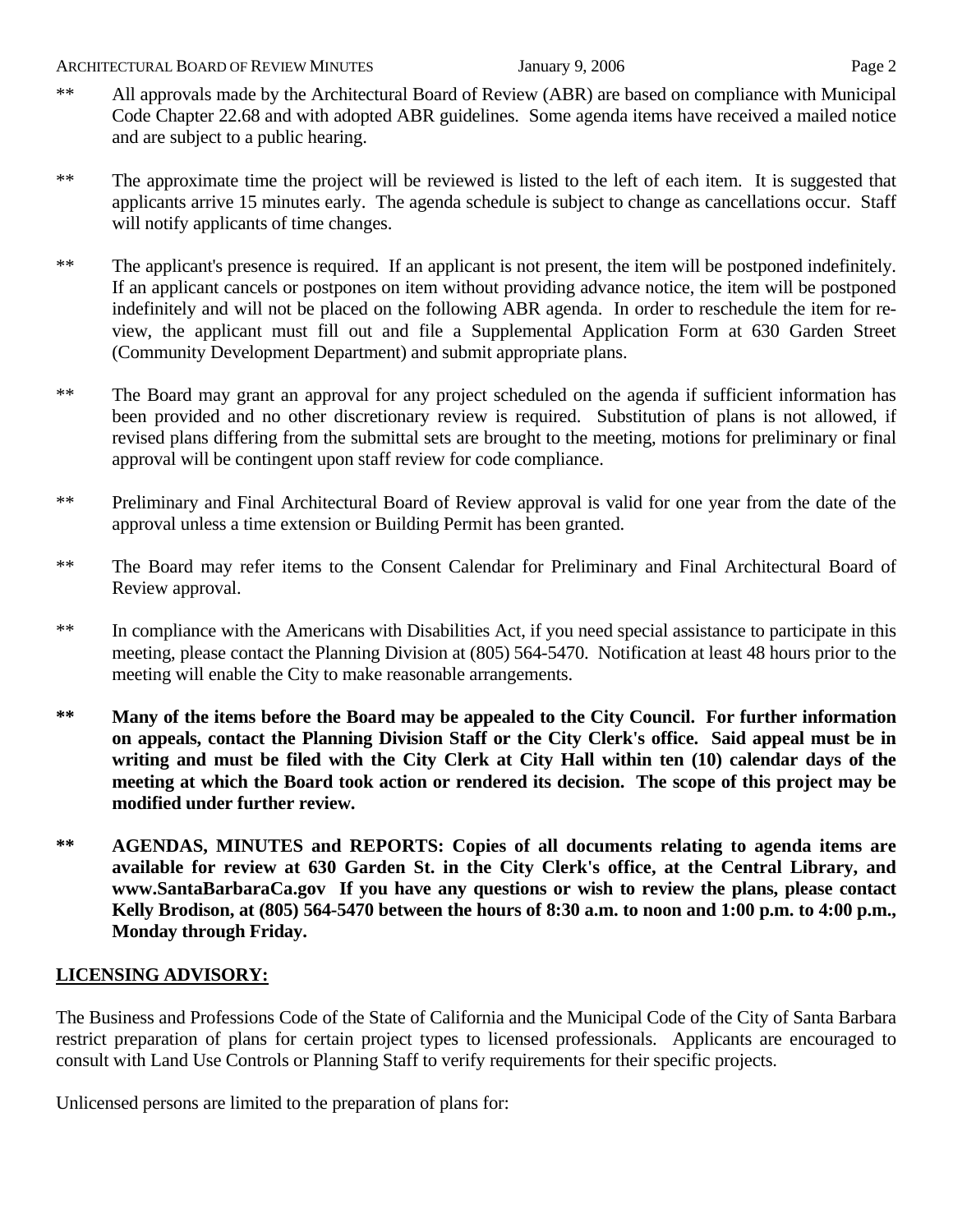- $\triangleright$  Single or multiple family dwellings not to exceed four (4) units per lot, of wood frame construction, and not more than two stories and basement in height;
- ¾ Non-structural changes to storefronts; and,
- ¾ Landscaping for single-family dwellings, or projects consisting solely of landscaping of not more than 5,000 square feet.

# **NOTICE:**

- 1. That on January 5, 2006 at 4:00 p.m., this Agenda was duly posted on the Community Development bulletin board, in the office of the City Clerk, and on the bulletin board on the outside of City Hall.
- 2. This regular meeting of the Architectural Board of Review will be broadcast live and rebroadcast in its entirety on Wednesday at 9:00 a.m. on Channel 18.

# **GENERAL BUSINESS:**

A. Public Comment:

Any member of the public may address the Architectural Board of Review for up to two minutes on any subject within their jurisdiction that is not scheduled for a public discussion before the Board on that day. The total time for this item is ten minutes. (Public comment for items scheduled on today's agenda will be taken at the time the item is heard.)

No public comment.

B. Approval of the minutes of the Architectural Board of Review meeting of January 3, 2006.

Motion: Approval of the minutes of the Architectural Board of Review meeting of January 3, 2006, with corrections.

- Action: LeCron/Mudge, 6/0/1. Mosel abstained.
- C. Consent Calendar.

Motion: Ratify the Consent Calendar. The Consent Calendar was reviewed by James LeCron with the exception of the landscaping for Item B, reviewed by Randy Mudge*.* Action: Manson-Hing/Mudge, 6/0/1. Mosel abstained.

- D. Announcements, requests by applicants for continuances and withdrawals, future agenda items, and appeals.
	- 1. Ms. Brodison announced that Mark Wienke would be absent from tonight's meeting.
	- 2. Jaime Limon welcomed the three new Board members and requested he would like to meet with them on Friday, January 13, 2006, to review procedures for the design review process and any potential conflict of interests which may arise while serving on the Board.
- E. Subcommittee Reports.

New liaisons and subcommittee members were assigned.

F. Possible Ordinance Violations.

No reported violations.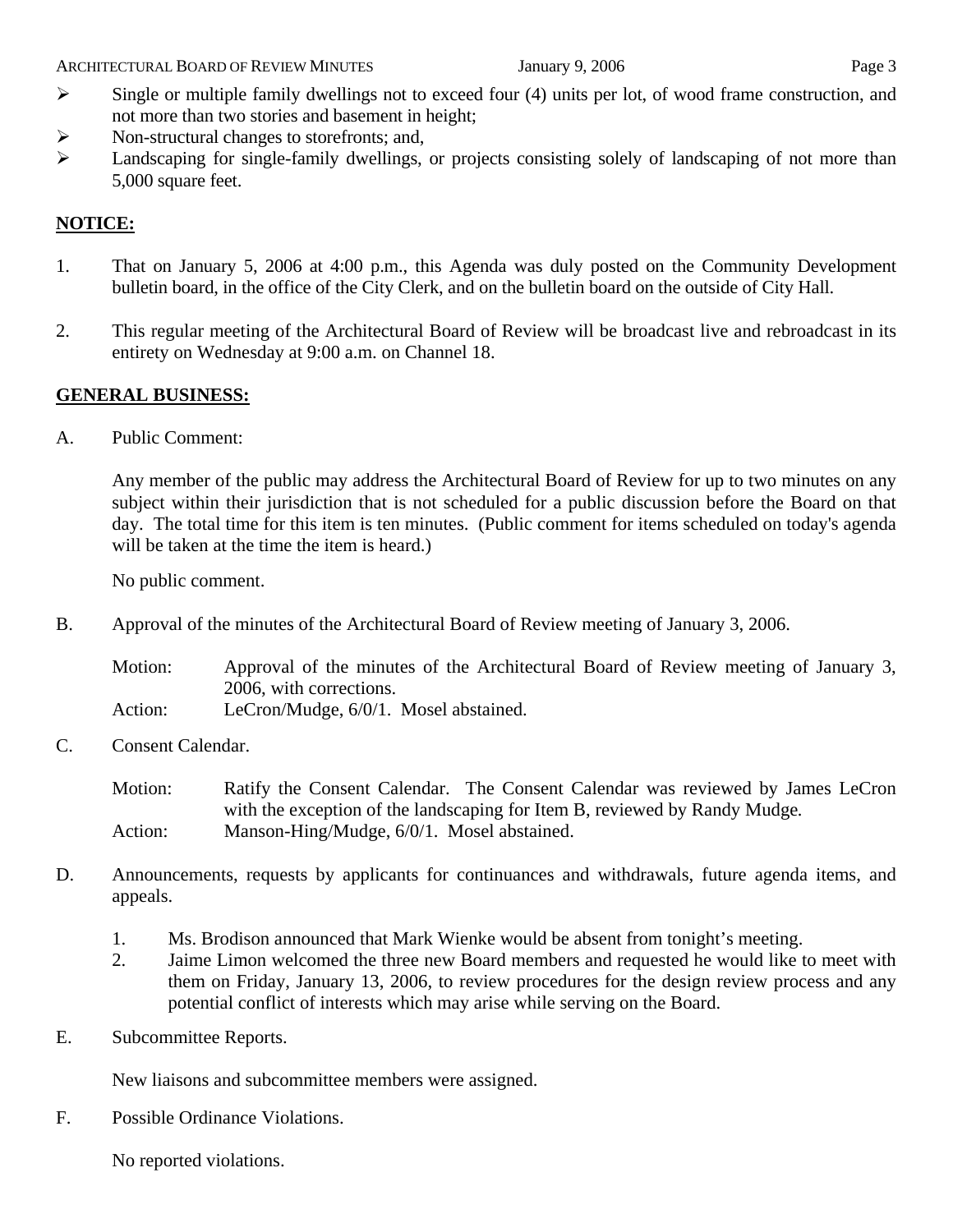# **1. LA VISTA DEL OCEANO ROAD EXTENSION** E-1 Zone

|                            | <b>Assessor's Parcel Number:</b> | 035-180-085                         |
|----------------------------|----------------------------------|-------------------------------------|
| <b>Application Number:</b> |                                  | MST1999-00714                       |
| Owner:                     |                                  | Sidney & Pamela McCaskey            |
| Owner:                     | David & Jane Geyer               |                                     |
| Owner:                     |                                  | Eugene & Patricia Bucciarelli       |
| Owner:                     | Gene Schecter                    |                                     |
| Agent:                     | Don Weaver                       |                                     |
| Agent:                     | <b>Bob Goda</b>                  |                                     |
| Architect:                 | <b>Tom Meaney</b>                |                                     |
| Contractor:                |                                  | Russell Banko Design & Construction |

(Proposal for approximately 6,050 cubic yards of grading and improvements to provide access to and create building pads for three new residences on three vacant lots located in the Hillside Design District. The three lots front on an unimproved section of La Vista Del Oceano and the proposed access is a common driveway. The proposal also includes 2,480 cubic yards of fill grading to raise the roadbed and to extend a portion of the improved public right-of-way.)

# **(PROJECT REQUIRES NEIGHBORHOOD PRESERVATION ORDINANCE FINDINGS AND COMPLIANCE WITH PLANNING COMMISSION RESOLUTION NO. 063-05.)**

# **(3:27)**

David Geyer, Owner; Bob Goda, Agent; and Tom Meaney, Architect; David Black, Landscape Architect; present.

Marisela Salinas, Case Planner: Ms. Salinas stated that the Planning Commission approved the roadway extension in addition to the upper three homes. Some of the conditions of approval include requiring differentiated paving, sandstone veneer on public facing walls, and pedestrian amenities along the new roadway extension.

Motion: Preliminary Approval of the architecture and landscaping and indefinite continuance to the Consent Calendar with the following conditions: 1) The refined design of the road extension and the elimination of the on-street guest space parking is an improvement. 2) The walls have been minimized to the greatest extent possible and eliminate the stepping on the top of the walls at 1562 and 1564 La Vista del Oceano Dr. 3) Provide full wall details including the specific veneer, cross-sections of the walls, and proposed stone wall cap. 4) A random style veneer is preferred. 5) Provide wall details of the transition from the stone veneer to the plaster walls at 1562 La Vista del Oceano Dr. 6) The guard rail material along the southerly portion is to be an etched finish not galvanized. 7) Provide more landscaping at the base of the guardrail in the public right-of-way at 1564 La Vista del Oceano Dr. to minimize the view from below, and at the parkway at the 180 degree bend. 8) Provide banding in the form of differentiated paving on both sides of the driveways leading to the upper homes. 9) The style of the streetlight is appropriate as proposed.

Action: Mudge/LeCron, 7/0/0. Wienke absent.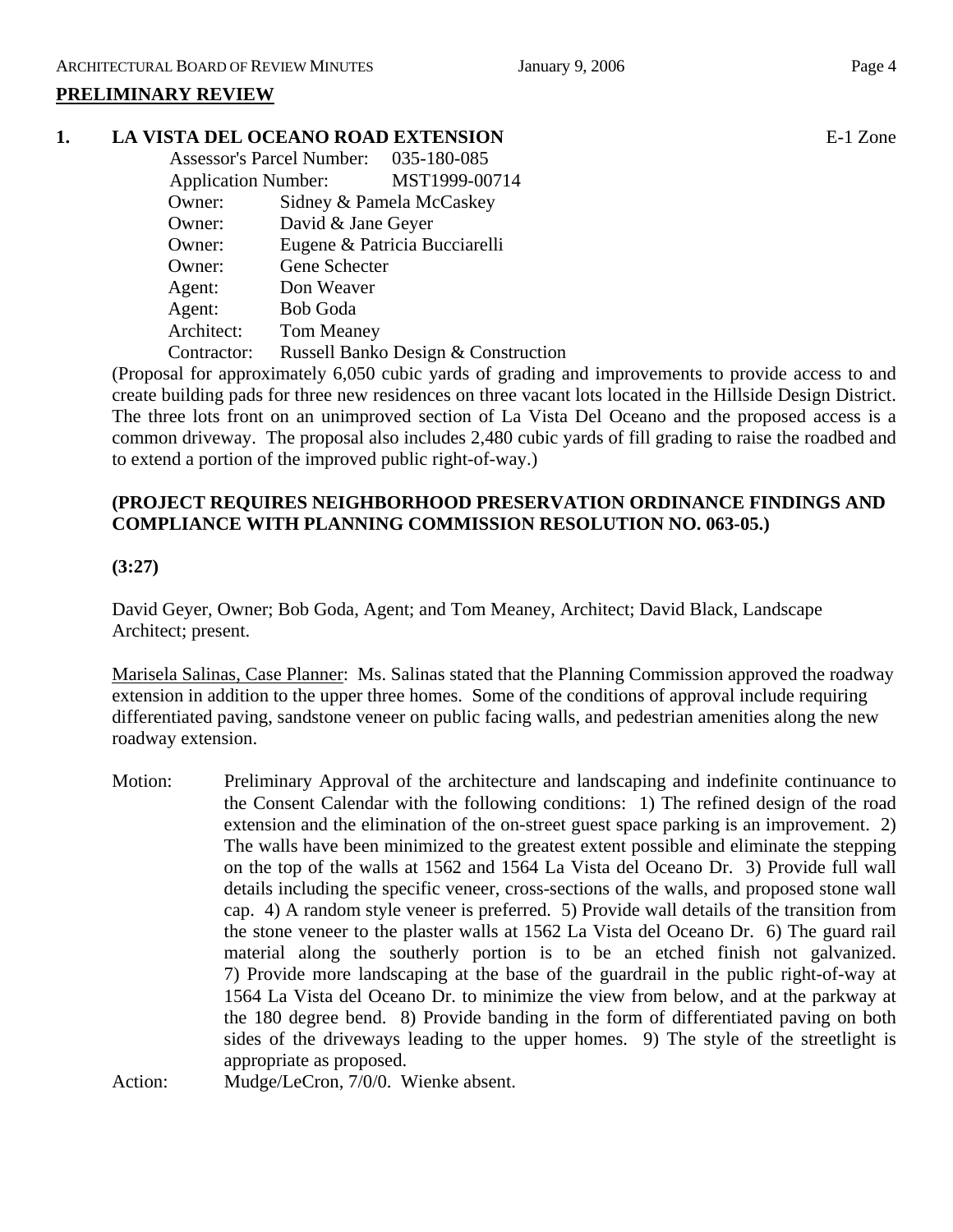# **2. 1576 LA VISTA DEL OCEANO DR** E-1 Zone

 Assessor's Parcel Number: 035-180-05 Application Number: MST1999-01043 Architect: Tom Meaney Owner: Dave & Jane Geyer Agent: Bob Goda

(Proposal to construct a new 3,179 square foot three-story residence with an attached 776 square foot two-car garage on a 10,890 square foot vacant lot located in the Hillside Design District. The project requires 1,515 cubic yards of grading of which 450 cubic yards are outside the footprint of the main building. This review will incorporate site improvements, access and grading for two adjacent parcels (APN 035-180-084 and -085).)

# **(PROJECT REQUIRES NEIGHBORHOOD PRESERVATION ORDINANCE FINDINGS AND COMPLIANCE WITH PLANNING COMMISSION RESOLUTION NO. 063-05.)**

**(4:21)** 

David Geyer, Owner; Bob Goda, Agent; and Tom Meaney, Architect; present.

Motion: Preliminary Approval of the architecture and the landscaping and indefinite continuance to the Consent Calendar with the following conditions: 1) The Board appreciates the refinements to the plans and elevations, especially the added detail of the front railings of the balcony. 2) Provide high quality materials and detailing. 3) It is understood that the windows are to be metal clad wood windows with no trim. 4) The Board appreciates the stepping nature of the house as it sits into the hillside. 5) There are some concerns with the south elevation entry element as it relates to the windows on the upper floor, as they are not in keeping with the other elevations. 6) Study the use of stone at the pilaster at the left side of the south entry court. 7) It is understood that no additional trees can be added per the Fire Department regulations. However, the Board looks forward to as much landscaping wherever possible. 8) Provide banding in the form of differentiated paving on both sides of the driveways leading to the upper homes. 9) Provide full wall details including the specific veneer, cross-sections of the walls, and proposed stone wall cap. 10) A random style veneer is preferred. 11) The walls at the front will be sandstone veneer and cap and the walls behind the house will be plaster. 12) Study further refinement of the walls on the west and north elevations. 13) Restudy the light fixture. Action: Manson-Hing/LeCron, 7/0/0. Wienke absent.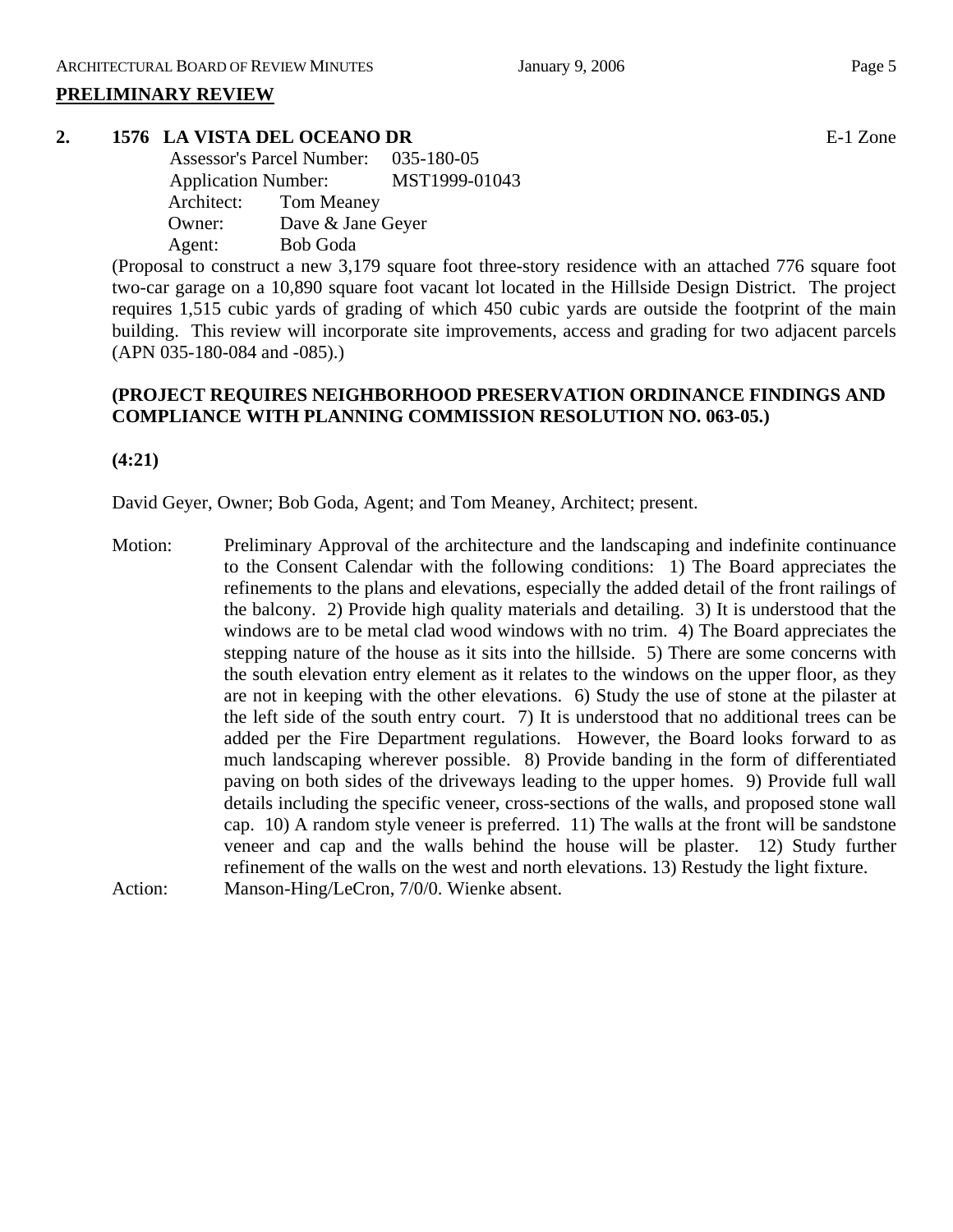# **3. 1570 LA VISTA DEL OCEANO DR** E-1 Zone

 Assessor's Parcel Number: 035-180-084 Application Number: MST98-00706 Agent: Bob Goda Applicant: Sidney & Pamela Macofsky Architect: Thomas Meaney

(Proposal for a new 2,541 square foot three-story residence and an attached 736 square foot two-car garage on a 12,630 square foot vacant lot located in the Hillside Design District. The project requires an estimated 2,240 cubic yards of grading with 1,650 cubic yards outside the footprint of the main building. This review will incorporate site improvements, street access and common grading with the two adjacent parcels (APN 035-180-058 and -085).)

# **(PROJECT REQUIRES NEIGHBORHOOD PRESERVATION ORDINANCE FINDINGS AND COMPLIANCE WITH PLANNING COMMISSION RESOLUTION NO. 063-05.)**

**(4:42)** 

Thomas Meaney, Architect; Sidney & Pamela Macofsky, Applicants; present.

Motion: Preliminary Approval of the architecture and landscaping and indefinite continuance back to the Consent Calendar with the following conditions: 1) The massing and stepping of the home is appropriate for the hillside. 2) Study further refinement and detailing of the south-facing pop-out to include the use of horizontal siding on either side of the windows, and transom panels within the windows. 3) Study the tight proximity of the window to roof facia to provide more clearance. 4) The understory of the southeast deck shall be enclosed and finished in stone. 5) Study the corner window configuration at the southeast corner of the building so the details match. 6) Provide banding in the form of differentiated paving is required on both sides of the driveways leading to the upper homes. 7) Provide full wall details including the specific veneer on the plans, crosssections of the walls, and proposed stone wall cap. 8) A random style veneer is preferred. 9) The walls at the front will be sandstone veneer and cap and the walls behind the house will be plaster.10) Applicant is to provide a full color board incorporating deep, earth tone colors.

Action: Sherry/Mosel, 7/0/0. Wienke absent.

# **PRELIMINARY REVIEW**

# **4. 1568 LA VISTA DEL OCEANO DR** E-1 Zone

 Assessor's Parcel Number: 035-180-085 Application Number: MST99-00513 Agent: Bob Goda Contractor: Russell Banko Design & Construction Applicant: Eugene & Patricia Bucciarelli

(Proposal to construct a new 2,548 square foot two-story residence with an attached 472 square foot garage on a vacant 14,400 square foot lot located in the Hillside Design District. Approximately 1,000 cubic yards of grading is proposed with 600 cubic yards outside of the footprint of the main building. This review will incorporate site improvements, street access, and common grading with the two adjacent parcels (APN 035-180-084 and -085).)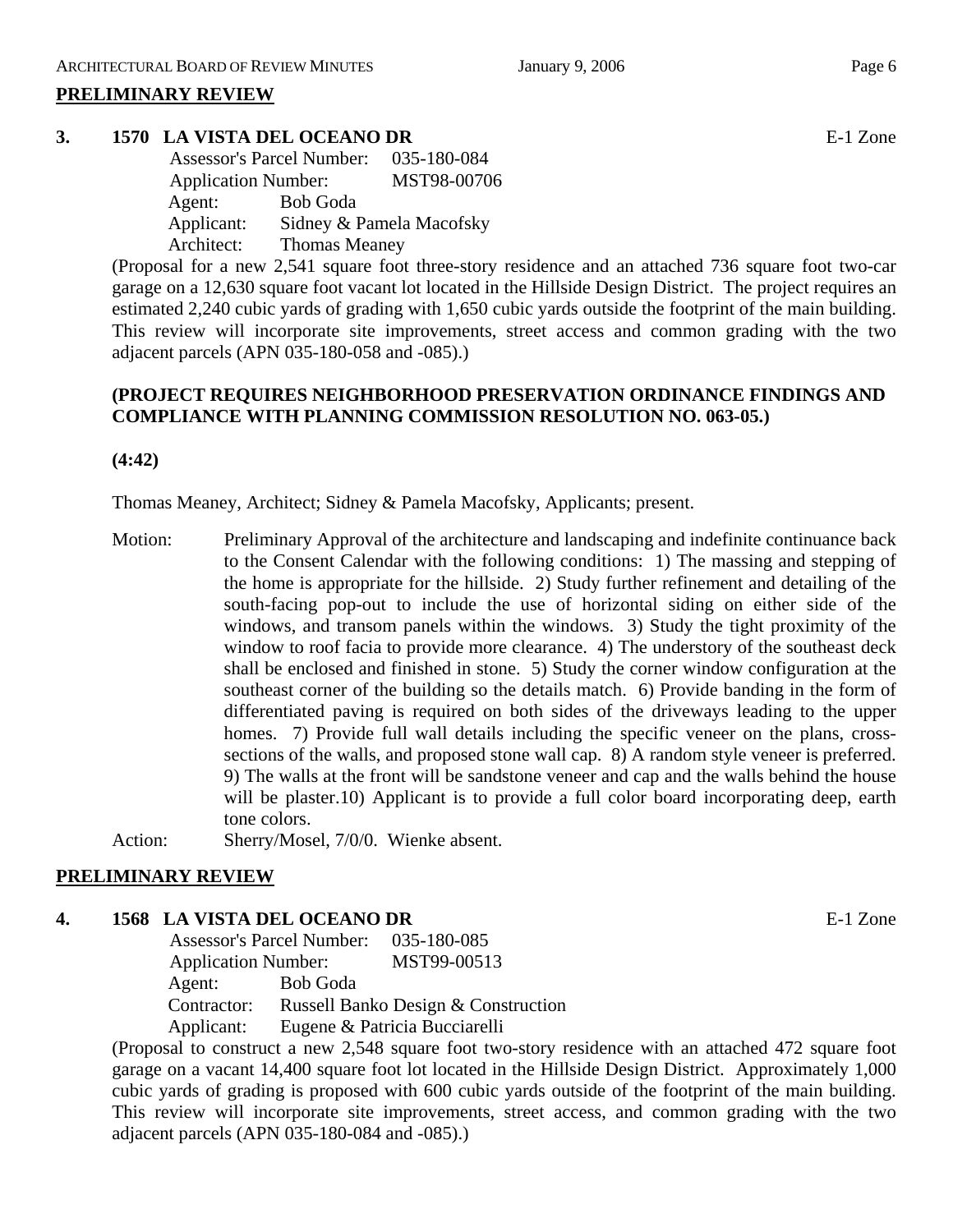**(PROJECT REQUIRES NEIGHBORHOOD PRESERVATION ORDINANCE FINDINGS AND COMPLIANCE WITH PLANNING COMMISSION RESOLUTION NO. 063-05.)** 

**(5:04)** 

Russell Banko, Contractor; and Patricia Bucciarelli, Applicant; present.

Motion: Preliminary Approval of the architecture and indefinite continuance to the Consent Calendar with the following conditions: 1) The massing, articulation, and the choice of the materials is acceptable. 2) The Board would like to see further refinement of the windows, with traditional Tuscan details. 3) Provide a color board with earth tone colors for the house. 4) Study details to the roof finial at the tower and the shutters. 5) Provide banding in the form of differentiated paving on both sides of the driveways leading to the upper homes. Study further refinement of the integration between the grass crete turn around area and the paved driveway. 6) Provide full wall details including the specific veneer, cross-sections of the walls, and proposed stone wall cap. 7) A random style veneer is preferred. 8) The walls behind the house will be plaster. 9) The walls at the front will be sandstone veneer and cap. 10) Include as many canopy and skyline trees in the foreground and in the back facing the upper slope. Confirm the planting plan meets the Fire Department's regulations. 11) Provide a plant palette which is compatible with the surrounding houses. Landscaping for the three homes should be compatible, without utilizing an identical landscape palette.

Action: Mudge/Romano, 7/0/0. Wienke absent.

# **PRELIMINARY REVIEW**

# **5. 1316 BATH ST R-4 Zone**

 Assessor's Parcel Number: 039-121-020 Application Number: MST2001-00822 Owner: Marlies Marburg Architect: Larry Thompson

(The proposal involves the conversion and partial demolition of a 468 square foot two-car garage to a 374 square foot hotel room for the Glenborough Inn. A 70 square foot addition is proposed to join the converted garage to the main building, which includes four existing hotel rooms. Proposed above the converted hotel room (Unit #5) is a 282 square foot hotel room (Unit#4). The former Unit #4 would be converted into a breakfast pavilion for the hotel guests. A 64 square foot gazebo is also proposed. Three uncovered parking spaces would be provided on site and two uncovered parking spaces would continue to be provided at the main site of Glenborough Inn, located at 1327 Bath Street. The main site includes five additional bed and breakfast units. One of the existing parking spaces in a three car garage at 1327 Bath Street would be converted to a storage room resulting in a total of seven on-site parking spaces. The discretionary applications required for this project are modifications to allow Unit #5 to be located within the rear and interior yard setbacks, for the 70 square foot addition to be located within the interior yard setback, for Unit #4 to be located in the rear yard setback and for the converted storage room to encroach into the required rear yard setback.)

# **(PROJECT REQUIRES COMPLIANCE WITH PLANNING COMMISSION RESOLUTION NO. 001-05.)**

**(5:25)**

Larry Thompson, Architect, present.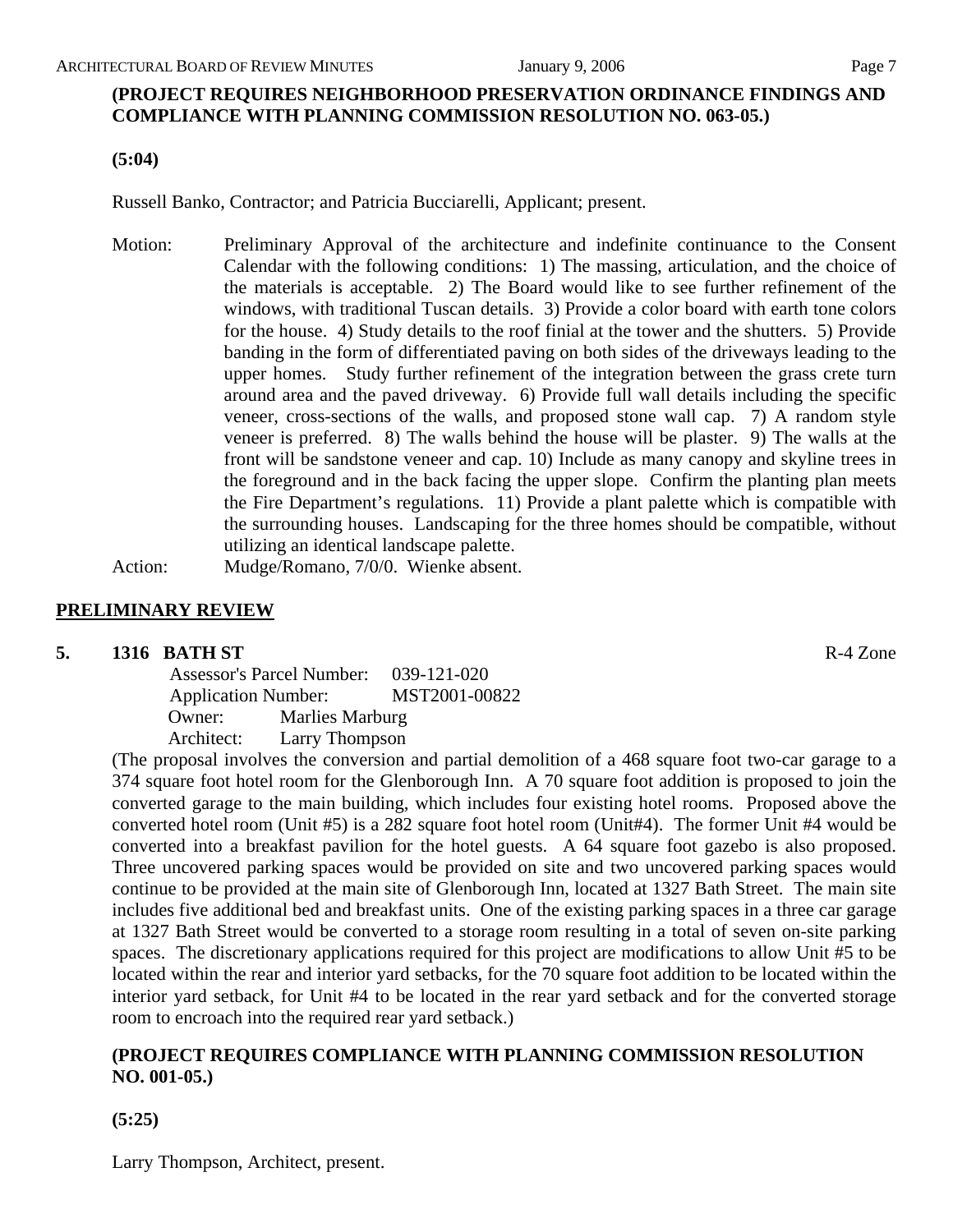#### ARCHITECTURAL BOARD OF REVIEW MINUTES **First** January 9, 2006 **Page 8** Page 8

# Motion: Continued three weeks with the following comments: 1) The major portion of the addition is deeply internal to the site with limited visibility from pubic view. 2) The addition is overpowering the original structure which has historic value. 3) The detailing of the overhangs, beam extensions and bracketing should be minimized to not overpower the structure. 4) Lighten the proportions of the gazebo, to not become a dominant element. 5) Restudy the chimney materials of the rear addition. It is suggested to use a material similar to that of the front chimney. 6) Provide more detail on the window mullions. Restudy the articulation of the round, arched topped windows of the second floor addition. 7) There is concern with the detail and proportion of the columns supporting the rear second floor addition parking stall. It is suggested to study adding diagonal brackets which would stabilize the second floor. 8) The Board would only support the elimination of the pine tree providing another significant tree is planted and still allowing for a handicapped access. 9) Upgrade the front yard landscape and the parkway planter with additional street trees pending recommendation from the City Arborist.

Action: LeCron/Romano, 7/0/0.

#### **THE BOARD RECESSED FROM 6:06P.M. UNTIL 6:28P.M.**

#### **CONCEPT REVIEW - NEW ITEM: PUBLIC HEARING**

#### **6. 416 ANACAPA ST** C-M Zone

 Assessor's Parcel Number: 031-271-020 Application Number: MST2005-00543 Owner: B & W Investments Architect: Don Pederson Applicant: Hal Bruington

(Proposal to demolish an existing 1,500 square foot commercial building and replace it with a threestory building comprised of 989 square feet of commercial on the ground floor, and three two-bedroom condominium units on the second and third floors with square footages of 1,023 square feet, 1,077 square feet and 1,680 square feet. Four covered parking spaces and five uncovered spaces are proposed and a 2,960 square foot commercial building is to remain at the rear of the lot all on a 9,000 square foot lot. This mixed-use project has been through discretionary review and has received Final Approval from the ABR and a Modification to reduce the required 10% open space. The project has been changed to propose that the three rental units be approved as three condominiums, requiring a Tentative Subdivision Map. See MST2003-00069 for previous approvals. The project requires additional comments from the ABR to recognize the units as condominiums and will also require Preliminary and Final ABR approval after Planning Commission Approval.)

# **(COMMENTS ONLY; PLANNING COMMISSION APPROVAL FOR A TENTATIVE SUBDIVISION MAP FOR CONDOMINIUMS.)**

Motion: Continued indefinitely at Staff's request. Action: LeCron/Sherry, 6/0/0.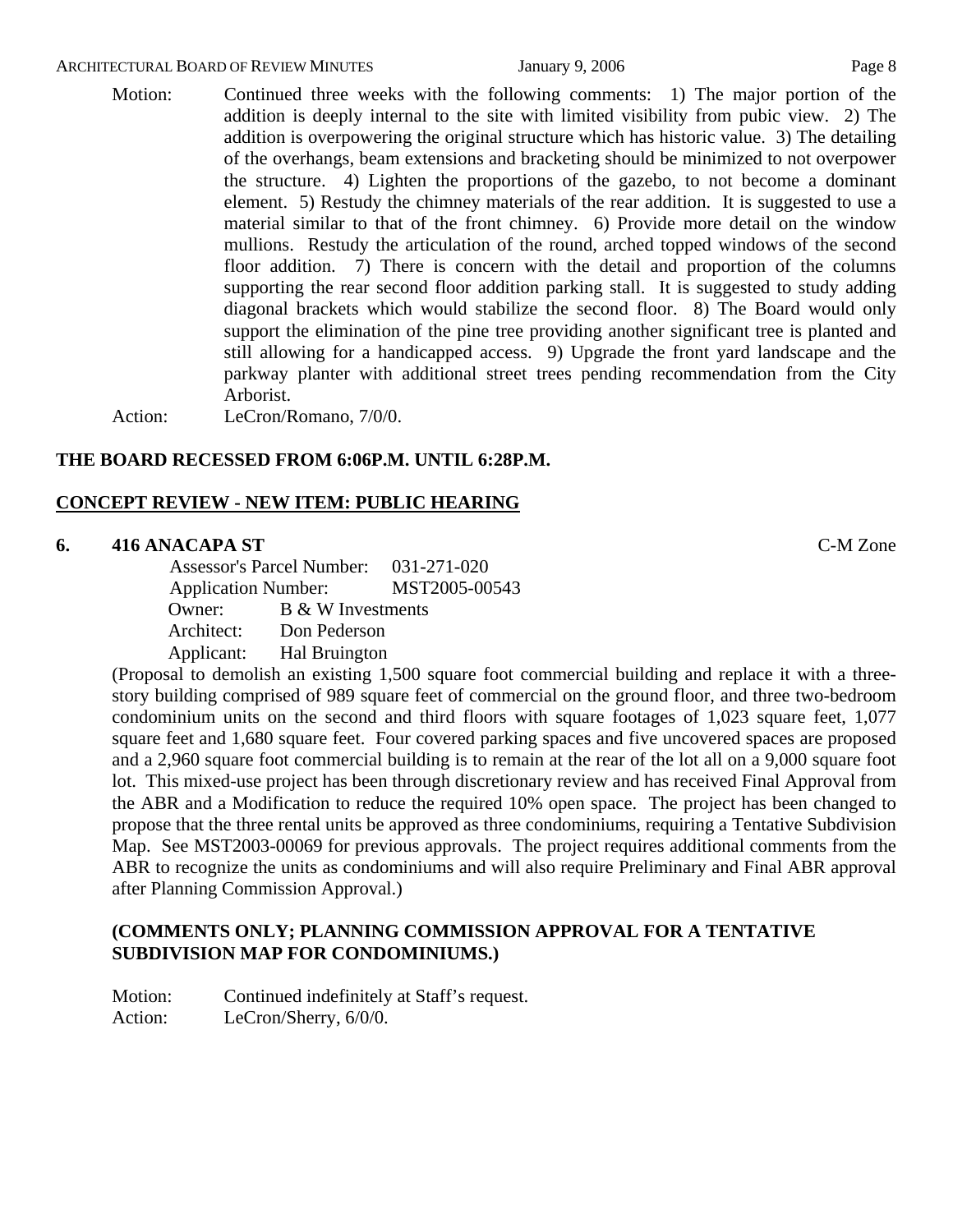# **CONCEPT REVIEW - NEW ITEM**

# **7. 70 LA CUMBRE CIR R-2** Zone

 Assessor's Parcel Number: 049-350-022 Application Number: MST2005-00810 Owner: Annette S. Hughes, Trustee Architect: Victor Schumacher Applicant: Robert Hughes

(Proposal to add a 265 square foot sunroom to the rear of an existing 1,260 square foot residence with an attached 370 square foot garage on a 2,996 square foot lot. A modification is requested for reduction of the currently non-conforming open yard space.)

# **(COMMENTS ONLY; PROJECT REQUIRES ENVIRONMENTAL ASSESSMENT AND NEIGHBORHOOD PRESERVATION ORDINANCE FINDINGS.)**

#### **(6:28)**

Robert Hughes, Applicant; and Karen. Hughes, present.

Motion: Continued indefinitely to the Modification Hearing Officer and back to the Consent Calendar with the following comments: 1) The Board supports the modification request for a reduction of the open yard space, as it provides outdoor enjoyment and is not visible to the public view. 2) The project is ready for Preliminary and Final Approval when it returns back to the Consent Calendar.

Action: LeCron/Mosel, 6/0/0.

# **CONCEPT REVIEW - NEW ITEM: PUBLIC HEARING**

# **8. 518 E PEDREGOSA ST** R-2 Zone

 Assessor's Parcel Number: 027-062-012 Application Number: MST2005-00372 Owner: Alice V. Dondero, Living Trust Architect: Design Group Agent: Raymond Appleton

(This is an enforcement case. The proposal is to demolish an existing 180 square foot one-car carport and construct a new 360 square foot two-car carport, add 52 square feet to create an interior stairway, permit the "as-built" conversion of the existing two-car garage to a new family room and permit the "asbuilt" wood deck, remove driveway and curb cut leading to the old garage, convert an existing attached illegal studio apartment to an attached bedroom and bathroom with an interior stairway, permit an "asbuilt" dining room and covered porch all on a 4,132 square foot lot in the Hillside Design District. Modifications are requested to allow encroachments in the two front yard setbacks.)

# **(COMMENTS ONLY; PROJECT REQUIRES NEIGHBORHOOD PRESERVATION ORDINANCE FINDINGS AND MODIFICATIONS.)**

# **(6:38)**

Alice Dondero, Owner; and Raymond Appleton, Agent; present.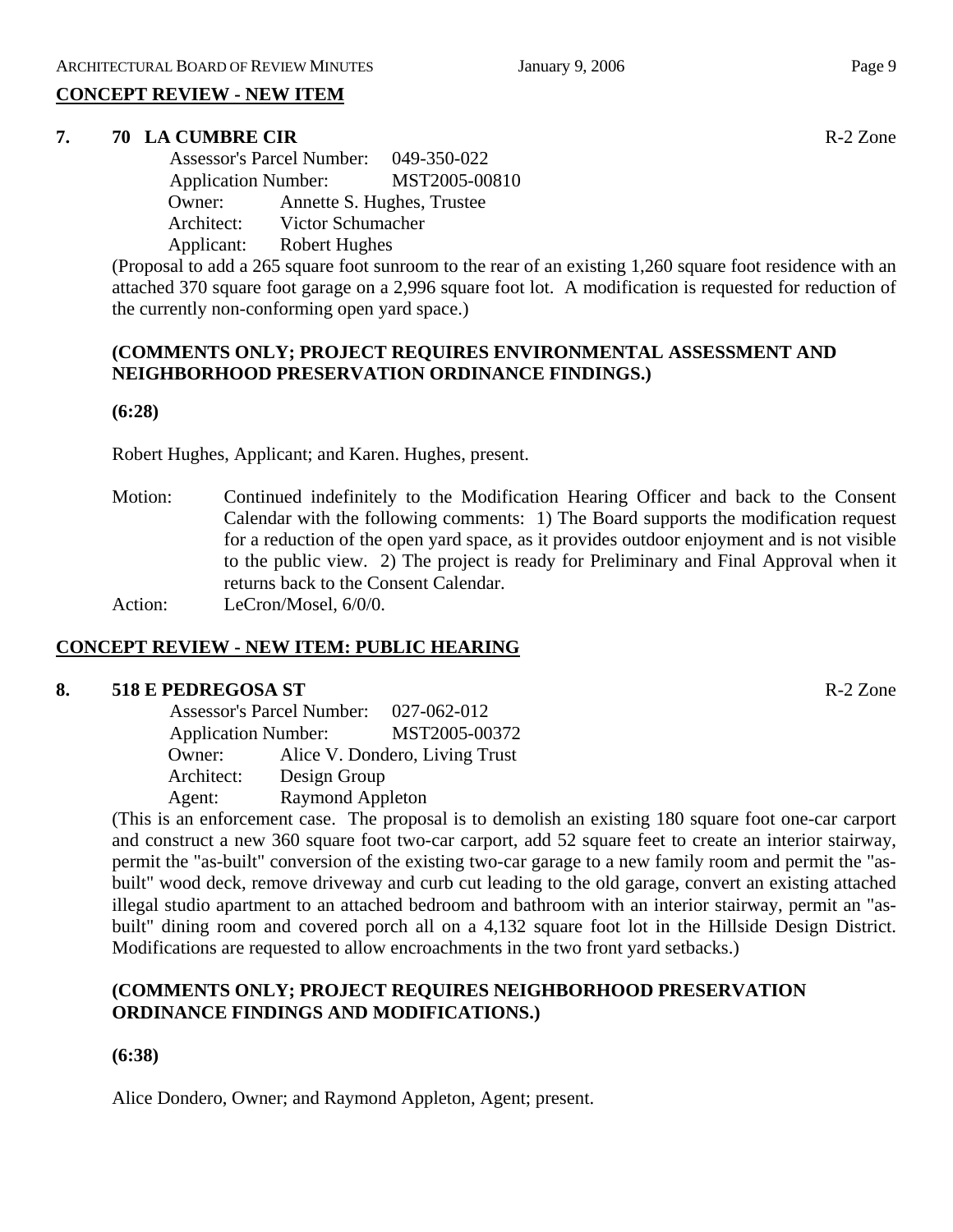Motion: Continued indefinitely to the Modification Hearing Officer with the following comments: 1) A majority of the modification requests are supportable, as they are "as-built" conditions and not visible to the public. 2) The expansion from a one-car carport to a two-car carport is acceptable; however, study providing more enhanced detail to the posts, beams, beam ends and all the related connections to blend with the cottage style of the existing house. 3) The internal re-configuration of the house and the new interior stairway is acceptable. 4) The lower deck and the dining room are supportable by the Board, as they are existing "as-built" conditions having no aesthetic concern. Action: LeCron/Sherry, 5/1/1. Manson-Hing opposed. Mudge abstained.

# **CONCEPT REVIEW - NEW ITEM: PUBLIC HEARING**

#### **9. 2016 MISSION RIDGE RD** A-1 Zone

 Assessor's Parcel Number: 019-162-002 Application Number: MST2001-00833 Owner: Ronald Hays Agent: Tony Xiques

(This is a revised project to include the addition of a new 746 square foot garage and convert the existing, attached one-car carport at the residence to habitable space. Proposal for a lot line adjustment and modification of required lot area (due to slopes on the property) from existing parcels of 0.07 acres and 2.5 acres in size to parcels of 1.0 acre and 1.57 acres in size located in the Hillside Design District. Proposed Lot 1 is developed with a 5,426 square foot residence and (2) two car garages totaling 982 square feet. Proposed Lot 2 is currently developed with a one-car garage with a pool cabana of 540 square feet above and swimming pool. The revision to the project on Lot 2 includes enclosing 66 square feet of porch area on the existing cabana and the conversion of the existing 300 square foot garage below to habitable area resulting in a residence, construction of an 8 foot tall, 64 foot long privacy wall along the motor court, an 8 foot tall, 72 foot long retaining wall along the western property line and the construction of a 746 square foot garage.)

# **(REVIEW AFTER FINAL FOR A NEW 746 SQUARE FOOT GARAGE AND CONVERSION OF A 300 SQUARE FOOT ATTACHED CARPORT TO HABITABLE SPACE.)**

# **(COMMENTS ONLY; PROJECT REQUIRES ENVIRONMENTAL ASSESSMENT, NEIGHBORHOOD PRESERVATION ORDINANCE FINDINGS AND COMPLIANCE WITH RESOLUTION NO. 001-03.)**

**(7:08)** 

Ronald and China Hays, Owners**,** present.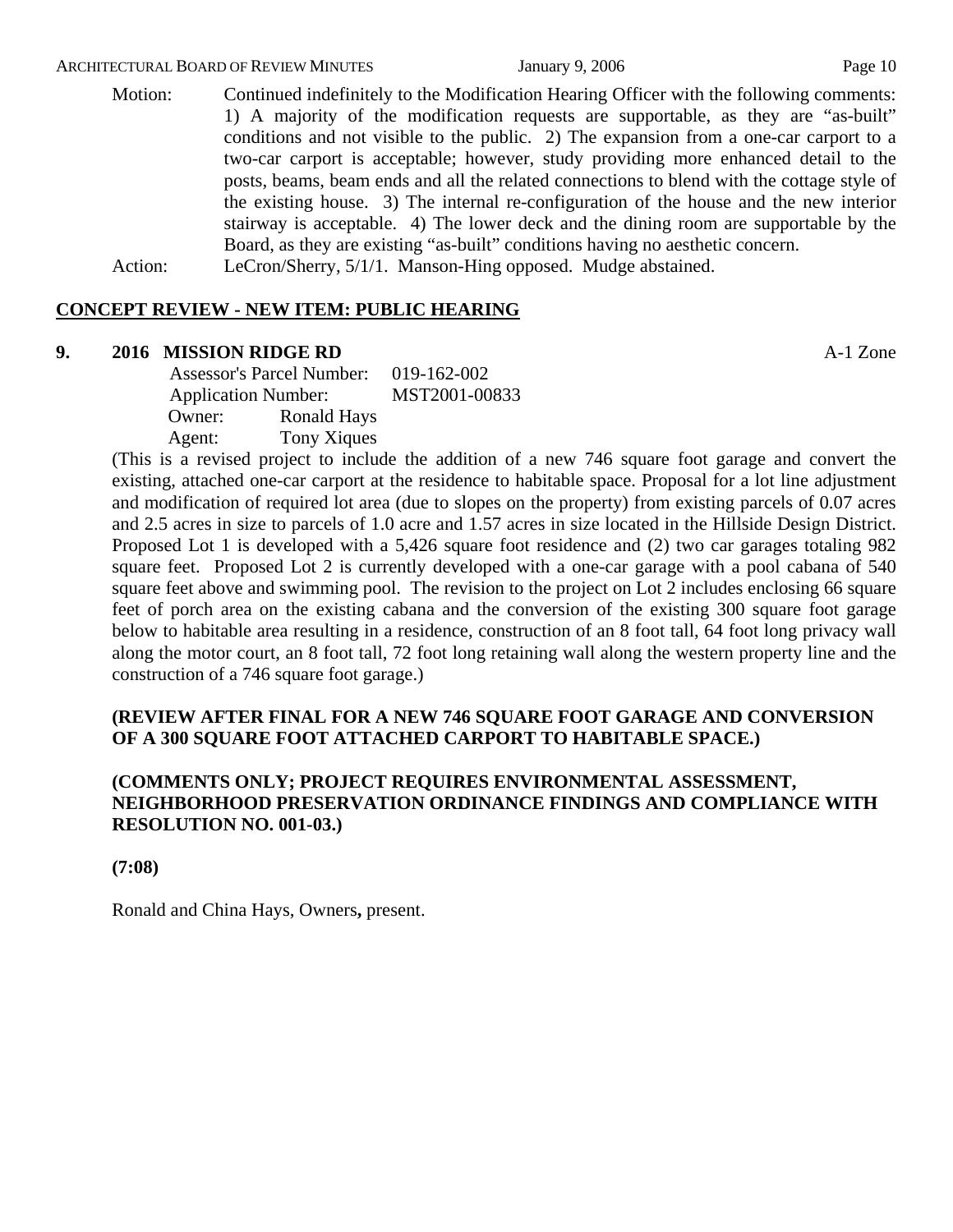Motion: Continued indefinitely with the following comments: 1) The mass, bulk and scale of the proposed two-car garage is overwhelming the scale of the existing house, and the Board does not find the garage to be compatible with the house. 2) The site plan and proposed location of the garage is questionable as it is using an excessive amount of pavement. There is opportunity to eliminate all of the paving along the front west side of the existing residence and to add more landscaping or a courtyard. 3) The garage proposal is exceedingly tall as it relates to the finished floor above the existing grade, and the proposed plate heights. The excessive depth of the garage would be better served as added width. 4) The applicant is to return with clear documentation depicting all retaining walls, and photographs of the location of the garage and the proximity of the building to the neighbors. 5) It is suggested to minimize the effect of the retaining walls at the garage by using stone. 6) Applicant is to confer with the Planning Department and to review the Hillside Design Guidelines.

Action: Manson-Hing/LeCron, 7/0/0.

# **CONCEPT REVIEW - NEW ITEM: PUBLIC HEARING**

# **10. 202 E HALEY ST** C-M Zone

 Assessor's Parcel Number: 031-272-001 Application Number: MST2005-00796 Owner: 202 E Haley, LLC Architect: Dwight Gregory

(Proposal to demolish three commercial buildings consisting of 2,276 square feet, and construct a new 4,802 square foot, two-story commercial building with 11 parking spaces on a 12,000 square foot lot. Proposal will require Development Plan Approval by the Architectural Board of Review for commercial additions of between 1,000 and 3,000 square feet.)

# **(COMMENTS ONLY; PROJECT REQUIRES ENVIRONMENTAL ASSESSMENT AND DEVELOPMENT PLAN APPROVAL FINDINGS.)**

**(7:45)** 

Dwight Gregory, Architect, present.

Motion: Continued indefinitely with the following comments: 1) The site planning of the proposal is valid; locating the building at the corner intersection and burying the parking internal to site. 2) The Board supports keeping the existing podocarpus tree on the site. 3) The proposal of the building mass, bulk and scale is well suited for the intersection, as this is a gateway building to the Haley corridor. 4) The Board would like to see the street frontage of the building to be more pedestrian friendly. 5) The applicant is encouraged to pursue developing parkway planting on the street frontages, slightly larger pockets for planter against the building s and to add additional street trees. Applicant to confer with the City Arborist. 6) The hard corner at Santa Barbara Street and Haley Street could benefit with some elimination of the mass. 7) There is some concern with the mixed design styles from the old world style to a contemporary style and the Board would like to see more layering and articulation of the façade, especially as the building faces Haley Street. 8) Although internal to the site, there is some concern with the blank industrial nature of the doors facing the parking lot and would like to see more detailing. 9) The use of the parapet walls to conceal the solar installation is a success.

Action: Manson-Hing/Mudge,  $6/0/0$ .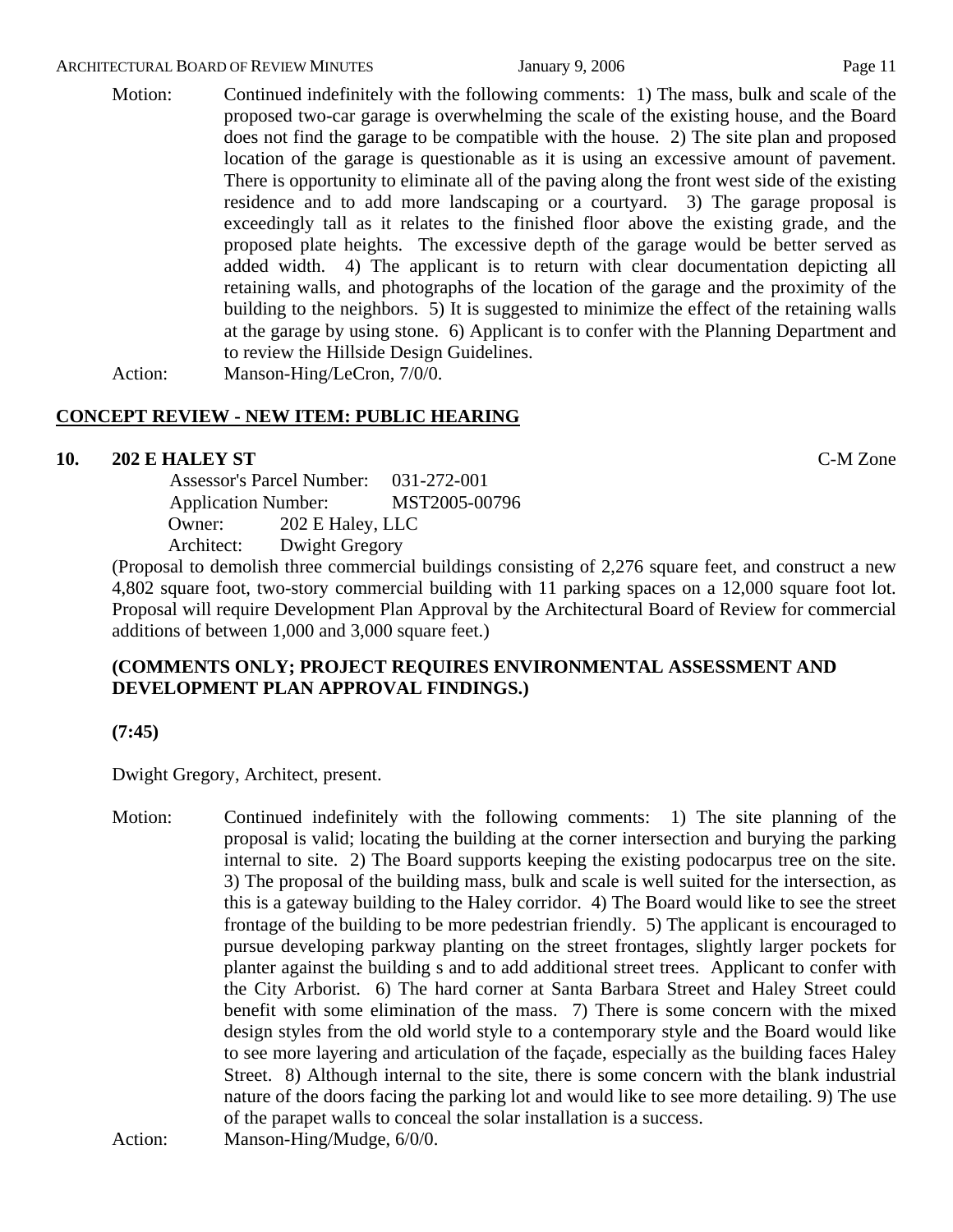### **11. 1905 CLIFF DR** C-P/R-2/SD-3 Zone

 Assessor's Parcel Number: 045-015-007 Application Number: MST2002-00729 Owner: Debra & Darush Babai, Trustees Architect: Vadim Hsu

(This is a revised project. Proposal to demolish the existing 1,232 square foot commercial gas station and construct a new 6,596 square foot, two-story mixed use, commercial and multi-family residential project consisting of two buildings. The ground floor would consist of 3,470 square feet of new commercial space. The second and third floors would consist of four two-bedroom, rental apartments totaling 3,126 square feet on a 17,471 square foot lot in the Hillside Design District. A total of 22 surface parking spaces are proposed.)

# **(FOURTH CONCEPT REVIEW.)**

# **(PROJECT REQUIRES COMPLIANCE WITH PLANNING COMMISSION RESOLUTION NO. 060-05.)**

# **(8:15)**

Vadim Hsu, Architect, present.

Motion: Preliminary Approval and indefinite continuance to the Consent Calendar with the following conditions: 1) Study the colonnades on Cliff Drive and Meigs Road so they read as thick columns or walls. 2) Provide useable hardscape to the outdoor patio of Unit C. 3) Increase the landscaping at the corner entry and at the kiosk. 3) Study the second floor columns where they meet the plaster railing of the balcony. Action: LeCron/Sherry, 6/0/0. Wienke, Romano absent.

# **CONSENT CALENDAR**

# **REVIEW AFTER FINAL**

# A. **1123 MANITOU RD** R-1 Zone

Assessor's Parcel Number: 041-010-035 Application Number: MST2004-00361 Architect: Brian Nelson Owner: Leo & Patricia Bechstein & Robert Lara Applicant: Butch Wells

(Proposal to construct a new 3,000 square foot three-story single-family residence with an attached three-car garage on a one-acre vacant lot located in the Hillside Design District. Proposal includes 171 cubic yards of grading.)

# **(Review After Final to relocate proposed walkway and enlarge garage doors by approximately 6".)**

Final Approval as submitted.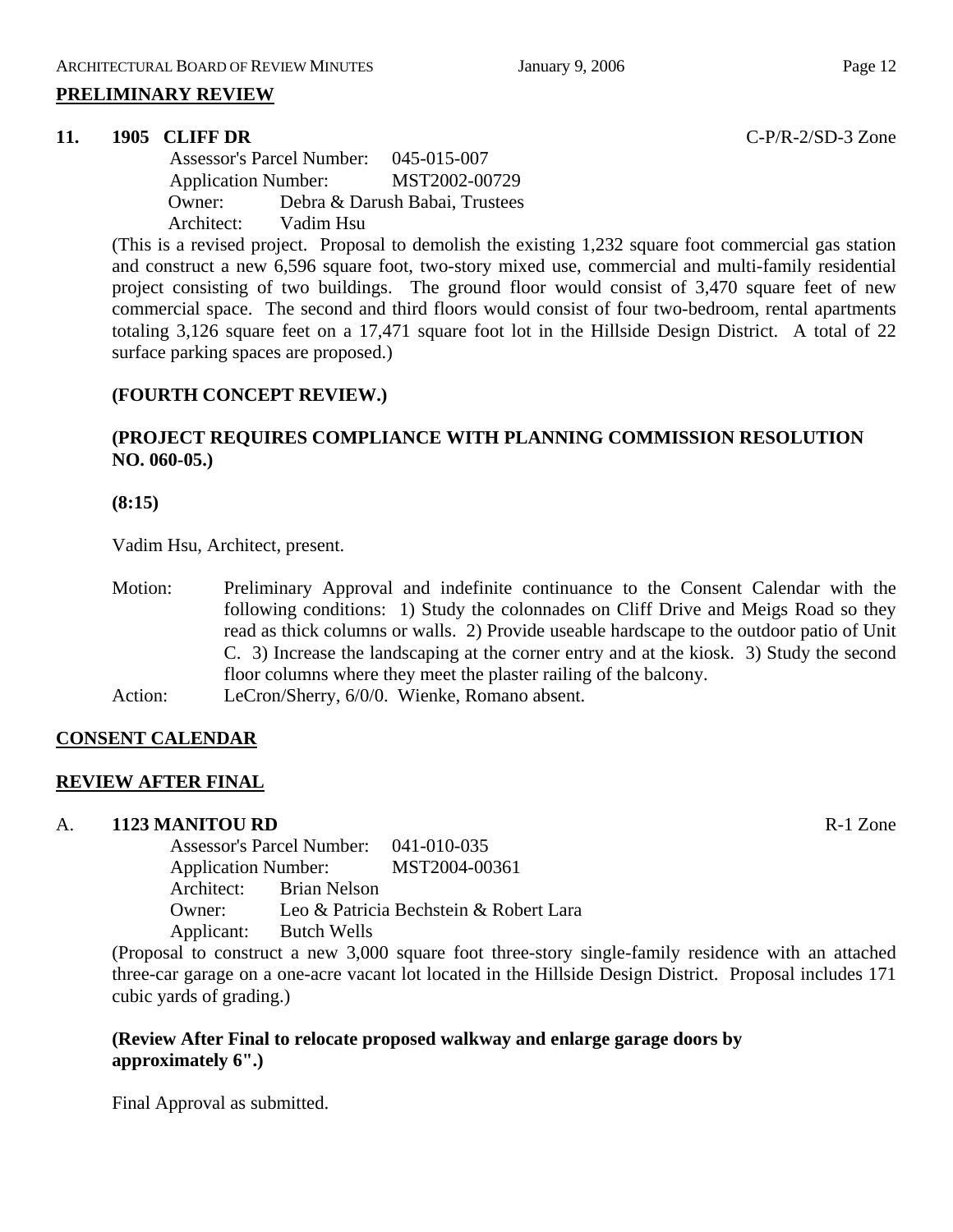# **REVIEW AFTER FINAL**

# B. **710 ALAMEDA PADRE SERRA** E-1 Zone

Assessor's Parcel Number: 019-300-010 Application Number: MST2004-00442 Owner: Alphonso Sanchez

Applicant: Eric Swenumson

(Proposal for an 87 square foot addition to the living and dining areas, a 210 square foot covered patio, an entry deck at grade, and an interior remodel to an existing single-family residence located on a 15,708 square foot lot in the Hillside Design District.)

# **(Review After Final for revised railing on the north and west sides of the covered patio and solid roofing over the patio.)**

Final Approval of the project as noted on the plans.

# **FINAL REVIEW**

# C. **412 W SOLA ST** R-4 Zone

|            | <b>Assessor's Parcel Number:</b> |  |
|------------|----------------------------------|--|
|            | <b>Application Number:</b>       |  |
| Owner:     | Kate Russell                     |  |
| Architect: | Bryan Pollard                    |  |

(Remove existing 486 net square foot three-car garage and rebuild the three-car garage within the existing legal non-conforming footprint. A modification was approved for an additional encroachment into the side-yard setback to meet minimum 20' x 20'parking requirements. Also proposed is a 427 square foot, second story accessory space above the three-car garage.)

# **(Final Approval is requested. Modification approved on 9/7/05.)**

Final Approval as submitted.

# **CONTINUED ITEM**

# D. **3006 PASEO TRANQUILLO** E-3 Zone

Assessor's Parcel Number: 053-102-022 Application Number: MST2005-00741 Owner: Klinger, Michael Victor Trust Applicant: Emilio Casanueva Architect: Emilio Casanueva

(Proposal for an 877 square foot conversion of attic space in existing residence into second floor living area by adding new roof dormers. Proposal also includes the addition of a detached 52 square foot utility room at the back of the garage, addition of anew exterior stairway at the back of the garage and to abate the zoning violations on the property.)

# **(PROJECT REQUIRES NEIGHBORHOOD PRESERVATION ORDINANCE FINDINGS.)**

Final Approval as noted on the plans with the finding that the Neighborhood Preservation Ordinance criteria have been met as stated in Subsection 22.68.060 of the City of Santa Barbara Municipal Code.